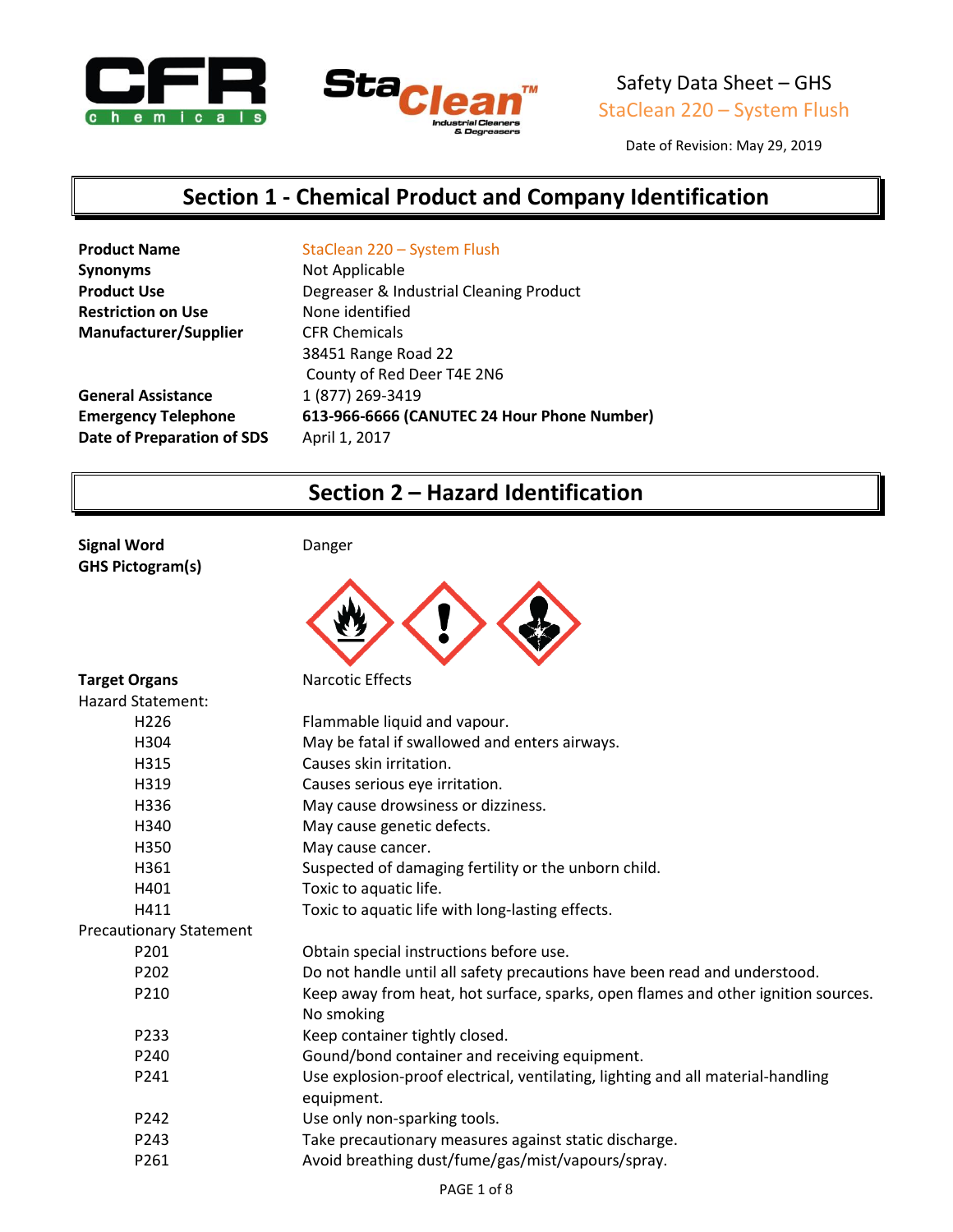



Date of Revision: May 29, 2019

| P264                            | Wash skin thoroughly after handling.                                                                                                |
|---------------------------------|-------------------------------------------------------------------------------------------------------------------------------------|
| P271                            | Use only outdoors or in a well-ventilated area.                                                                                     |
| P273                            | Avoid release to the environment.                                                                                                   |
| P280                            | Wear protective gloves/eye protection/face protection.                                                                              |
| Response                        |                                                                                                                                     |
| P321                            | Specific treatment: See Response Statements on this label.                                                                          |
| $P301 + P310$                   | IF SWALLOWED: Immediately call a POISON CENTRE / DOCTOR.                                                                            |
| P302 + P352                     | IF ON SKIN: Wash with plenty of water.                                                                                              |
| P303 + P361 + P353              | IF ON SKIN (OR HAIR): Take off immediately all contaminated clothing. Rinse skin<br>with water/shower.                              |
| $P304 + P340$                   | IF INHALED: Remove person to fresh air and keep comfortable for breathing.                                                          |
| P305 + P331 + P338              | IF IN EYES: Rinse cautiously with water for several minutes. Remove contact<br>lenses, if present and easy to do. Continue rinsing. |
| $P308 + P313$                   | If exposed or concerned: Get medical advice/attention.                                                                              |
| P312                            | Call a POISON CENTRE or doctor/physician if you feel unwell.                                                                        |
| P331                            | DO NOT induce vomiting.                                                                                                             |
| P332 + P313                     | If skin irritation occurs: Get medical advice/attention.                                                                            |
| P337 + P313                     | If eye irritation persists: Get medical advice/attention.                                                                           |
| $P362 + P364$                   | Take off contaminated clothing and wash before reuse.                                                                               |
| P370 + P378                     | In case of fire: Use dry sand, dry chemical, or alcohol-resistant foam to extinguish                                                |
| P391                            | Collect spillage                                                                                                                    |
| Storage                         |                                                                                                                                     |
| $P403 + P233$                   | Store in well-ventilated place. Keep container tightly closed.                                                                      |
| $P403 + P235$                   | Store in well-ventilated place. Keep cool.                                                                                          |
| P405                            | Store locked up.                                                                                                                    |
| Disposal                        |                                                                                                                                     |
| P501                            | Dispose of contents/container to an approved waste disposal unit.                                                                   |
| <b>GHS Classification</b>       | Flammable liquids (Category 3)                                                                                                      |
|                                 | Skin corrosion/irritation (Category 2)                                                                                              |
|                                 | Serious eye damage/eye irritation (Category 2A)                                                                                     |
|                                 | Mutagenicity (Category 1B)                                                                                                          |
|                                 | Carcinogenicity (Category 1B)                                                                                                       |
|                                 | Reproductive Toxicity (Category 2)                                                                                                  |
|                                 | Specific target organ toxicity - single exposure (Category 3)                                                                       |
|                                 | Aspiration hazard (Category 1)                                                                                                      |
|                                 | Hazardous to the aquatic environment, acute hazard (Category 2)                                                                     |
|                                 | Hazardous to the aquatic environment, acute chronic (Category 2)                                                                    |
| <b>HMIS Classification</b>      |                                                                                                                                     |
| <b>Health Hazard</b>            | 2                                                                                                                                   |
| <b>Chronic Health Hazard</b>    | *                                                                                                                                   |
| Flammability                    | З                                                                                                                                   |
| <b>Physical Hazards</b>         | 0                                                                                                                                   |
|                                 |                                                                                                                                     |
| <b>Potential Health Effects</b> |                                                                                                                                     |
| Inhalation                      | May be harmful if inhaled. Causes respiratory tract irritation.                                                                     |

**Skin** Causes skin irritation.

PAGE 2 of 8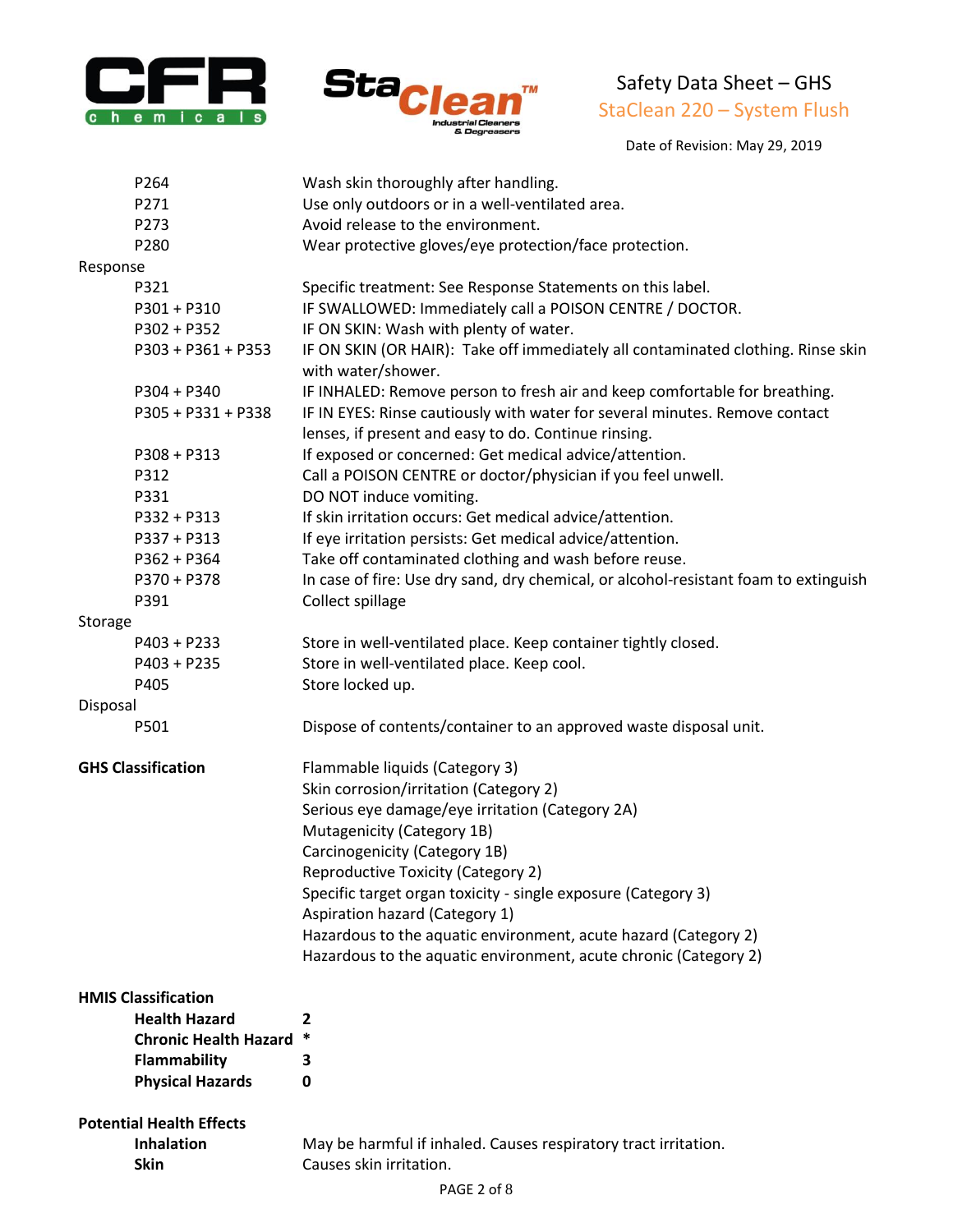



Date of Revision: May 29, 2019

**Eye** Causes serious eye irritation. **Ingestion** May be harmful if swallowed.

# **Section 3 – Composition Information on Ingredients**

| <b>HAZARDOUS INGREDIENT</b><br>Naptha, petroleum, heavy  | <b>Hazardous Ingredient, Synonyms</b><br>Heavy aromatic naptha; Heavy aromatic naptha,                                                           | <b>PERCENT</b><br>$5 - 20%$ | <b>CAS NUMBER</b><br>64741-68-0 |
|----------------------------------------------------------|--------------------------------------------------------------------------------------------------------------------------------------------------|-----------------------------|---------------------------------|
| catalytic reformed**                                     | gasoline re-run overhead; Aromatic hydrocarbon<br>mixture                                                                                        |                             |                                 |
| Isopropyl Alcohol                                        | 2-propanol; IPA; Isopropyl Alcohol; 1-<br>methylethanol; 1-methylethyl alcohol; 2-<br>hydroxypropane; i-propanol; propan-2-ol; sec-<br>propanol. | $1 - 5%$                    | 67-63-0                         |
| Terpene Hydrocarbon                                      | Not Applicable                                                                                                                                   | $5 - 15%$                   | 5989-27-5                       |
| <b>Ethoxylated Alcohol</b>                               | Not Applicable                                                                                                                                   | $1 - 5%$                    | 68439-46-3                      |
| Formaldehyde, polymer with 4-<br>nonylphenol and oxirane | Not Applicable                                                                                                                                   | $1 - 5%$                    | 30846-35-6                      |
|                                                          | $*$ = Various $**$ = Mixture $***$ = Proprietary                                                                                                 |                             |                                 |
| <b>Chemical Formula</b>                                  | Mixture                                                                                                                                          |                             |                                 |

### **Section 4 - First Aid Measures**

| <b>Inhalation</b>   | Move victim to fresh air and keep at rest in a position comfortable for breathing.<br>If it is suspected that vas of vapour is still present, the rescuer should wear an<br>appropriate mask or self-contained breathing apparatus. If not breathing, if<br>breathing is irregular, or if respiratory arrest occurs, provide artificial respiration<br>or oxygen by trained personnel. It may be dangerous to the person providing aid<br>to give mouth-to-mouth resuscitation. Get medical attention. If necessary, call a<br>poison centre or physician. If unconscious, place in recovery position and get<br>medical attention immediately. Maintain an open airway. Loosen tight clothing<br>such as collar, tie, belt or waistband. |
|---------------------|-------------------------------------------------------------------------------------------------------------------------------------------------------------------------------------------------------------------------------------------------------------------------------------------------------------------------------------------------------------------------------------------------------------------------------------------------------------------------------------------------------------------------------------------------------------------------------------------------------------------------------------------------------------------------------------------------------------------------------------------|
| <b>Eye Contact</b>  | Immediately flush eyes with plenty of water, occasionally lifting the upper and<br>lower lids. Check for and remove contact lenses. Continue to rinse for at least 10<br>minutes. Get medical attention.                                                                                                                                                                                                                                                                                                                                                                                                                                                                                                                                  |
| <b>Skin Contact</b> | Flush contaminated skin with plenty of water. Remove contaminated clothing and<br>shows. Continue to rinse for at least 10 minutes. Get medical attention. Wash<br>clothing before reuse. Clean shoes thoroughly before reuse.                                                                                                                                                                                                                                                                                                                                                                                                                                                                                                            |
| Ingestion           | Get medical attention immediately. Call a poison control centre or physician.<br>Wash out mouth with water. Remove victim to fresh air and keep at rest in a<br>position comfortable for breathing. Aspiration hazard if swallowed. Can enter<br>lungs and cause damage. Do not induce vomiting. If vomiting occurs, the head<br>should be kept low so vomit does not enter the lungs. Never give anything by<br>mouth to an unconscious person. If unconscious, place in recovery position and<br>get medical attention immediately. Maintain an open airway. Loosen tight<br>clothing such as collar, tie, belt or waistband.                                                                                                           |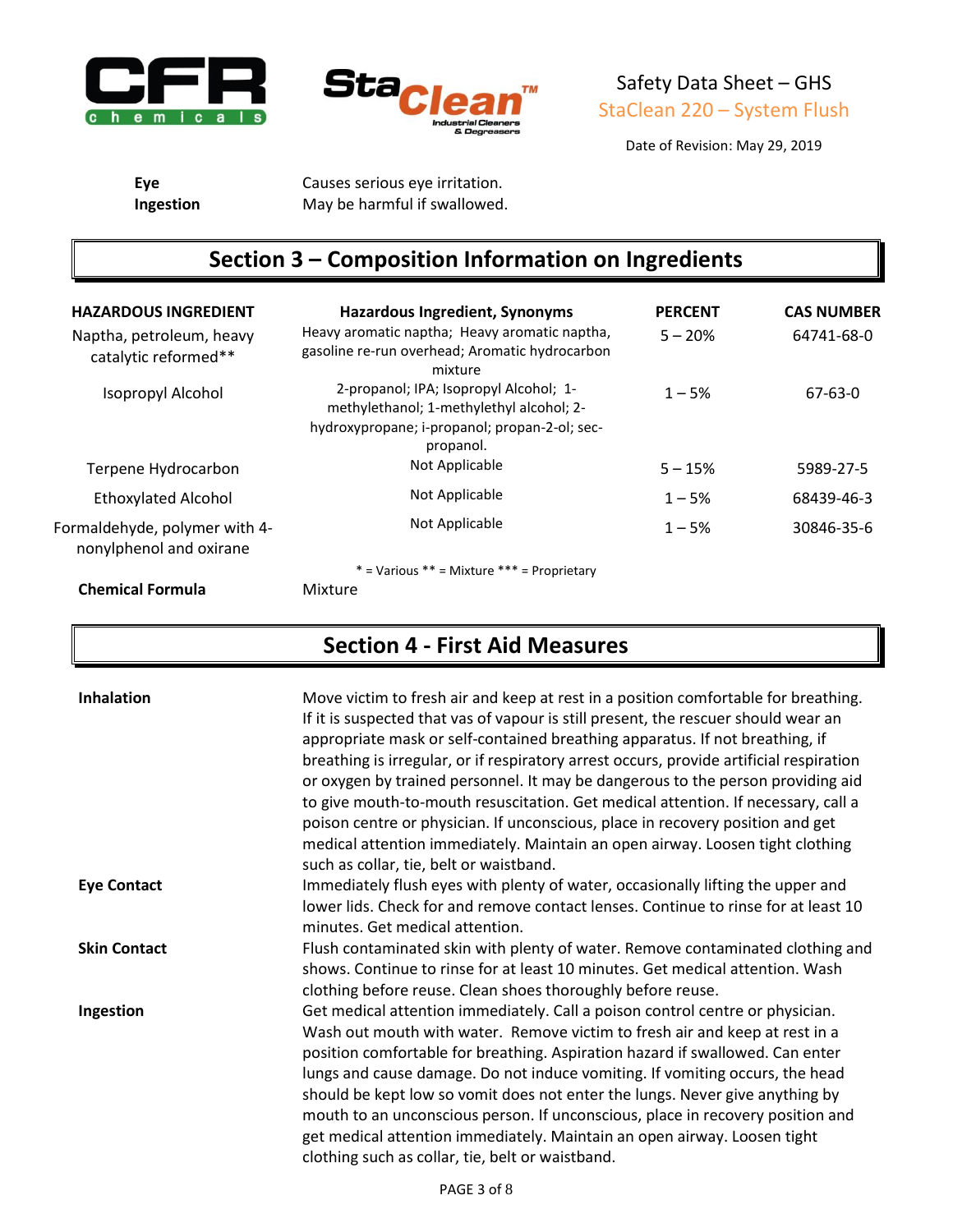



Date of Revision: May 29, 2019

#### **Most Important Symptoms/Effects**

| Acute                    | No data available.     |
|--------------------------|------------------------|
| Delayed                  | No data available.     |
| <b>Note to Physician</b> | Treat symptomatically. |

### **Section 5 – Fire-Fighting Measures**

| Flash Point (°C)<br><b>Flash Point Method</b>       | $39^{\circ}$ C<br><b>PMCC</b>                                                                                                                                          |
|-----------------------------------------------------|------------------------------------------------------------------------------------------------------------------------------------------------------------------------|
| <b>Auto Ignition Temperature</b>                    | No data available                                                                                                                                                      |
| <b>Conditions of Flammability</b>                   | Flammable in the presence of a source of ignition when the temperature is above<br>the flash point. Keep away from heat/sparks/open flame/ hot surface. No<br>smoking. |
| <b>Extinguishing Media</b>                          | Use water spray (fog), alcohol-resistant foam, dry chemical or carbon dioxide                                                                                          |
| <b>Unsuitable Extinguising Media Water streams.</b> |                                                                                                                                                                        |
| Unusual Fire/                                       |                                                                                                                                                                        |
| <b>Explosion Hazard</b>                             | No data available.                                                                                                                                                     |
| <b>Hazardous Combustion</b>                         |                                                                                                                                                                        |
| <b>Products</b>                                     | Carbon oxides. May release flammable gases.                                                                                                                            |
| <b>Special Protective Equipment and</b>             |                                                                                                                                                                        |
| <b>Precautions for Firefighters</b>                 | Wear appropriate protective equipment and self-contained breathing apparatus<br>with a full face-piece operated in positive pressure mode.                             |

### **Section 6 – Accidental Release Measures**

| <b>Personal precautions</b>      | Use personal protective equipment. Avoid breathing vapours, mist or gas. Ensure<br>adequate ventilation. Remove all sources of ignition. Evacuate personnel to safe<br>areas. Beware of vapours accumulating to form explosive concentrations.<br>Vapours can accumulate in low areas.                                                                                          |
|----------------------------------|---------------------------------------------------------------------------------------------------------------------------------------------------------------------------------------------------------------------------------------------------------------------------------------------------------------------------------------------------------------------------------|
| <b>Environmental precautions</b> | Prevent further leakage or spillage if safe to do so. Do not let product enter<br>drains. Discharge into the environment must be avoided.                                                                                                                                                                                                                                       |
| <b>Methods and materials for</b> |                                                                                                                                                                                                                                                                                                                                                                                 |
| containment and cleaning up      | Contain free liquid if possible. Pick up by covering with an activated carbon<br>absorbent or other suitable inert absorbent material (e.g. sand, sawdust, general-<br>purpose binder). Take up & place in closed containers. Ventilate area & wash spill<br>site after material pickup is complete. Contain and dispose of wash water in<br>accordance with local regulations. |

## **Section 7 – Handling and Storage**

| <b>Precautions for safe handling</b> | Avoid contact with skin and eyes. Avoid inhalation of vapour or mist. Keep away<br>from sources of ignition - No smoking. Take measures to prevent the build-up of<br>electrostatic charge. |
|--------------------------------------|---------------------------------------------------------------------------------------------------------------------------------------------------------------------------------------------|
| <b>Conditions for safe storage</b>   | Keep container tightly closed in a dry and well-ventilated place.                                                                                                                           |
| <b>Incompatible Conditions</b>       | Heat, flames and sparks.                                                                                                                                                                    |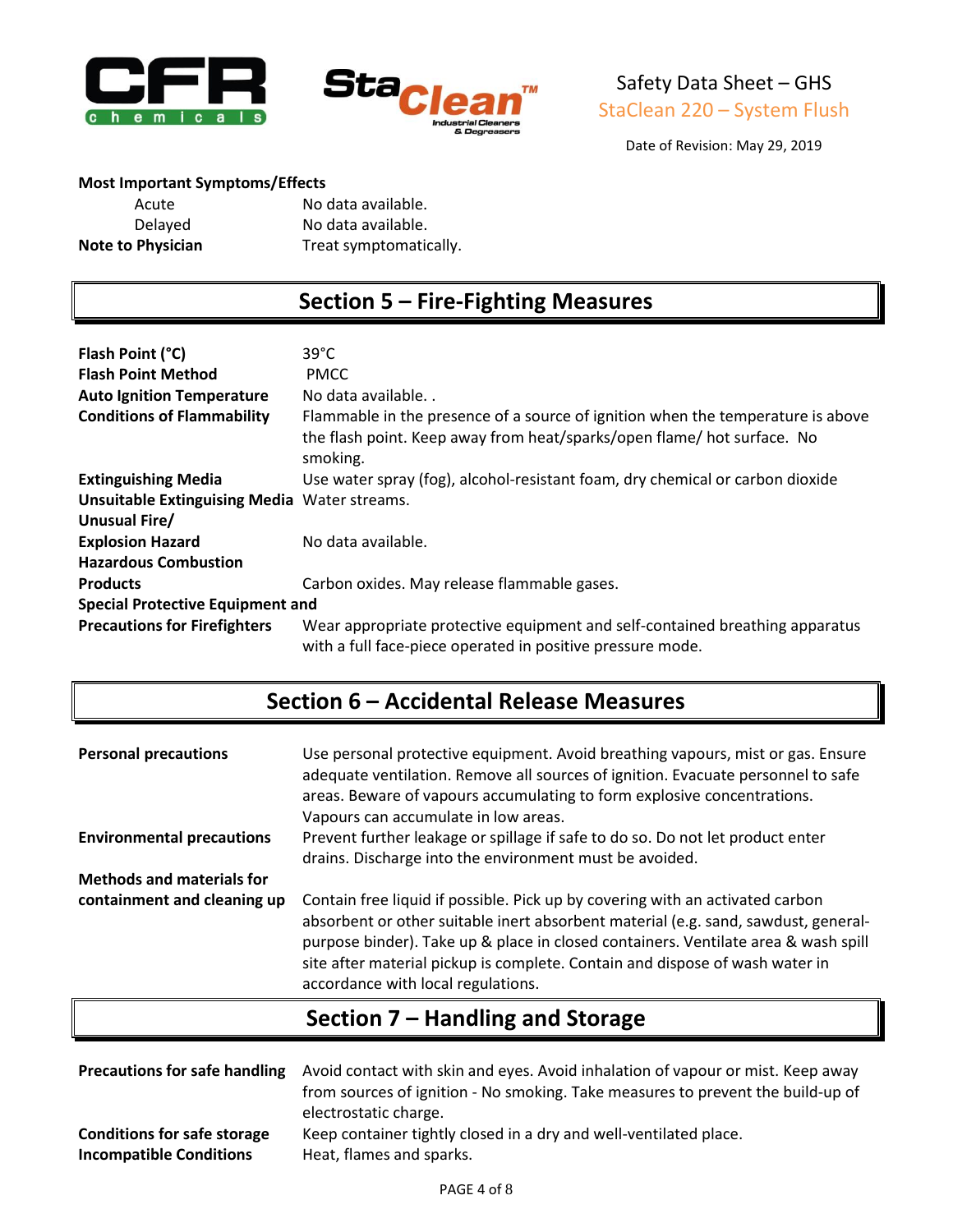



Date of Revision: May 29, 2019

**Incompatible Materials** Strong acids. Strong bases. Strong oxidizers.

## **Section 8 – Exposure Controls / Personal Protection**

| <b>Occupational Exposure Limits</b>                      |                                                                                                                                            |
|----------------------------------------------------------|--------------------------------------------------------------------------------------------------------------------------------------------|
| <b>Ingredient Name</b>                                   | <b>Exposure Limits</b>                                                                                                                     |
| Naptha, petroleum, heavy<br>catalytic reformed**         | Canada, Alberta, Occupational Health and Safety Cote (table 2: OEL)<br>Not Established                                                     |
| Isopropanol                                              | Canada, Alberta, Occupational Health and Safety Cote (table 2: OEL)<br>STEL: 400ppm<br><b>TWA: 200ppm</b>                                  |
| Terpene Hydrocarbon                                      | Canada, Alberta, Occupational Health and Safety Cote (table 2: OEL)<br>TWA: 20ppm                                                          |
| <b>Ethoxylated Alcohol</b>                               | Canada, Alberta, Occupational Health and Safety Cote (table 2: OEL)<br>Not Established                                                     |
| Formaldehyde, polymer with 4-<br>nonylphenol and oxirane | <b>ACGIH TLV</b><br>TWA: 25ppm 8 Hours<br><b>OSHA PEL</b><br>TWA: 25ppm                                                                    |
| <b>Personal Eye/face protection</b>                      | Chemical safety glasses with side shields to prevent eye contact. As a general rule<br>do not wear contact lenses when handling chemicals. |
| Skin protection                                          | Wear chemical resistant gloves, impermeable protective clothing and safety<br>shoes.                                                       |
| <b>Respiratory protection</b>                            | Use NIOSH approved respirators and components.                                                                                             |
| <b>General hygiene</b>                                   |                                                                                                                                            |
| <b>Considerations</b>                                    | Handle in accordance with good industrial hygiene and safety.                                                                              |
| <b>Specific engineering controls</b>                     | Use mechanical exhaust or laboratory fumehood to avoid exposure. Safety<br>shower, eye wash, and fire extinguisher should be present.      |

# **Section 9 – Physical and Chemical Properties**

| <b>Physical State</b><br><b>Appearance &amp; Odour</b> | Liquid<br>Clear, straw to dark brown<br>colour. Aromatic odour. | <b>Water Solubility</b><br><b>Boiling Point</b> | Forms emulsion<br>$>100^{\circ}$ C |
|--------------------------------------------------------|-----------------------------------------------------------------|-------------------------------------------------|------------------------------------|
| <b>Vapour Pressure</b>                                 | Not available                                                   | <b>Boiling Point Range</b>                      | Not available                      |
| <b>Vapour Density</b>                                  | Not available                                                   | <b>Melting Point</b>                            | $0^{\circ}$ C                      |
| <b>Specific Gravity</b>                                | 0.98                                                            | <b>Freezing Point</b>                           | 0°C                                |
| Partition coefficient (n-<br>octonal/water)            | No data available                                               | <b>Lower Explosive Limit (LEL)</b>              | Not available                      |
| рH                                                     | No data available                                               | <b>Upper Explosive Limit (UEL)</b>              | Not available                      |
| <b>Flashpoint (Method)</b>                             | 39°C (PMCC)                                                     | <b>Auto Ignition temperature</b>                | Not available                      |
| <b>Odour Threshold</b>                                 | Not available                                                   | <b>Evaporation Rate</b>                         | Not available                      |
| <b>Flammability (Solid, Gas)</b>                       | Not available                                                   |                                                 |                                    |
| <b>Decomposition Temperature</b>                       | Not available                                                   | <b>Viscosity</b>                                | Not available                      |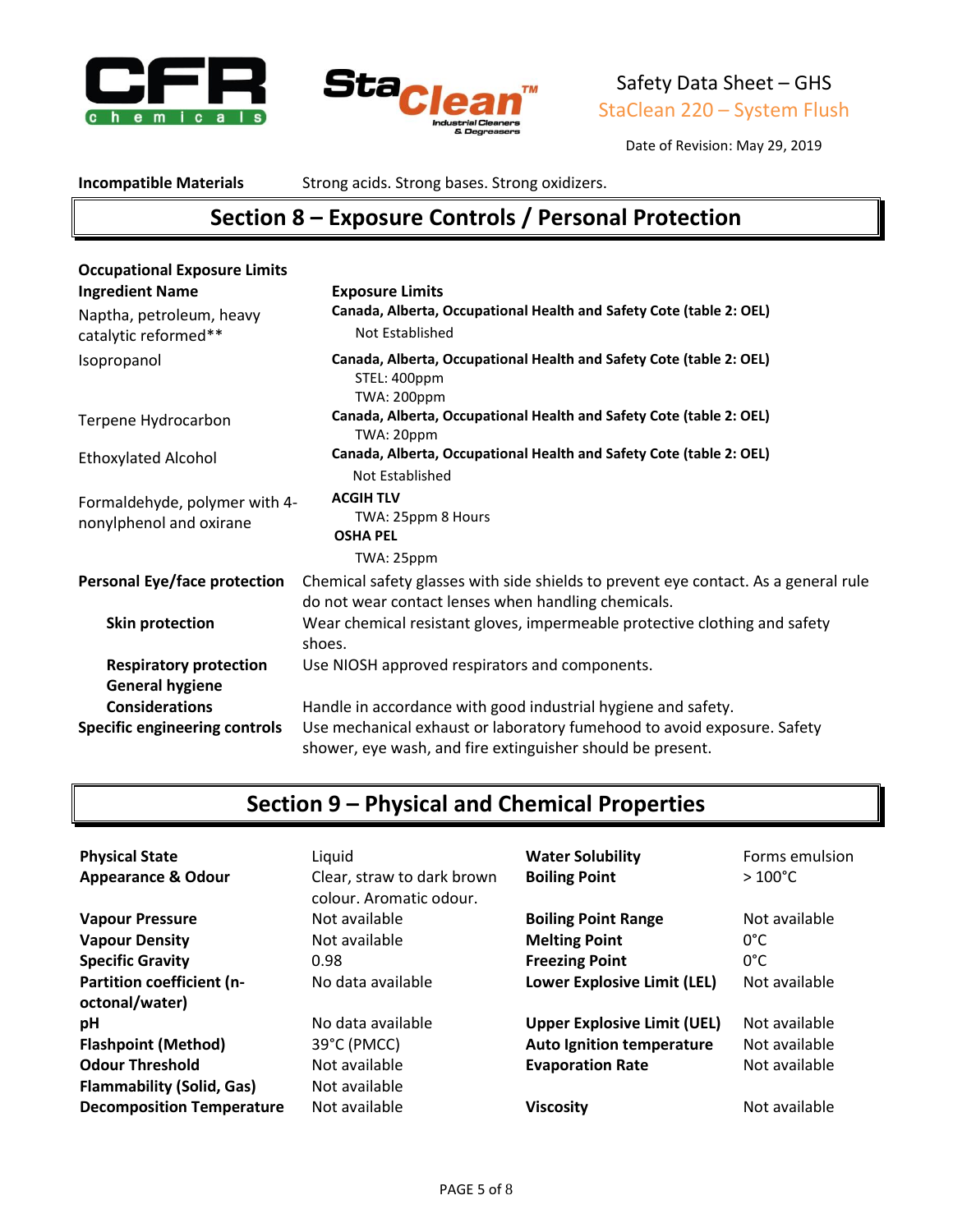



Date of Revision: May 29, 2019

# **Section 10 – Stability and Reactivity**

| Reactivity                                | Heating may cause fire.                                                 |  |
|-------------------------------------------|-------------------------------------------------------------------------|--|
| <b>Chemical stability</b>                 | Stable under recommended storage conditions.                            |  |
| <b>Possibility of hazardous reactions</b> |                                                                         |  |
|                                           | No data available                                                       |  |
| <b>Conditions to avoid</b>                | Heat, flames and sparks.                                                |  |
| <b>Materials to avoid</b>                 | Strong acids. Strong bases. Strong oxidizers.                           |  |
| <b>Hazardous decomposition products</b>   |                                                                         |  |
|                                           | Hazardous decomposition products formed under fire conditions. - Carbon |  |

oxides. Other decomposition products - No data available

### **Section 11- Toxicological Information**

#### **Information on Likely Routes of Exposure**

| <b>Inhalation</b>                                                               |                                                      | May be harmful if inhaled. Causes respiratory tract irritation. |            |                 |
|---------------------------------------------------------------------------------|------------------------------------------------------|-----------------------------------------------------------------|------------|-----------------|
| Skin                                                                            | Causes skin irritation.                              |                                                                 |            |                 |
| Eye                                                                             | Causes serious eye irritation.                       |                                                                 |            |                 |
| Ingestion                                                                       | May be harmful if swallowed.                         |                                                                 |            |                 |
| Acute and Chronic Toxicity No data available                                    |                                                      |                                                                 |            |                 |
| <b>Acute toxicity</b>                                                           |                                                      |                                                                 |            |                 |
| <b>Product/Ingredient Name</b>                                                  | <b>Result</b>                                        | <b>Species</b>                                                  | Dose       | <b>Exposure</b> |
| Naptha, petroleum heavy                                                         | LC50 Inhalation gas                                  | Rat                                                             | >5.04mg/L  | 4 Hr            |
| catalytic reformed                                                              | LD50 Dermal                                          | Rabbit                                                          | >2000mg/kg | 24 Hr           |
|                                                                                 | LC50 Inhalation gas                                  | Rat                                                             | 73mg/L     | 4 Hr            |
| Isopropanol                                                                     | LD50 Oral                                            | Rat                                                             | 5045mg/kg  |                 |
|                                                                                 | LD50 Dermal                                          | Rabbit                                                          | 12870mg/kg |                 |
| Terpene Hydrocarbon                                                             | LD50 Oral                                            | Rat                                                             | 4400ppm    |                 |
|                                                                                 | LD50 Dermal                                          | Rabbit                                                          | >5000mg/kg |                 |
| <b>Ethoxylated Alcohol</b>                                                      | LD50 Oral                                            | Rat                                                             | >2000mg/kg |                 |
| Formaldehyde, polymer<br>with 4-nonylphenol and<br>oxirane                      | No data available                                    |                                                                 |            |                 |
| <b>Skin corrosion/irritation</b>                                                | Causes skin irritation.                              |                                                                 |            |                 |
| Serious eye damage/eye irritation                                               |                                                      |                                                                 |            |                 |
|                                                                                 | Causes serious eye irritation.                       |                                                                 |            |                 |
| <b>Respiratory or skin sensitization</b>                                        |                                                      |                                                                 |            |                 |
|                                                                                 | Not classified.                                      |                                                                 |            |                 |
| <b>Mutagenicity</b>                                                             | May cause genetic defects.                           |                                                                 |            |                 |
| Carcinogenicity                                                                 | May cause cancer.                                    |                                                                 |            |                 |
| <b>Reproductive toxicity</b>                                                    | Suspected of damaging fertility or the unborn child. |                                                                 |            |                 |
| Specific target organ toxicity - single exposure (Globally Harmonized System)   |                                                      |                                                                 |            |                 |
|                                                                                 | May cause drowsiness or dizziness.                   |                                                                 |            |                 |
| Specific target organ toxicity - repeated exposure (Globally Harmonized System) |                                                      |                                                                 |            |                 |
|                                                                                 | Not assigned.                                        |                                                                 |            |                 |
| <b>Aspiration hazard</b>                                                        |                                                      |                                                                 |            |                 |
|                                                                                 | May be fatal if swallowed and enters airways.        |                                                                 |            |                 |
|                                                                                 |                                                      |                                                                 |            |                 |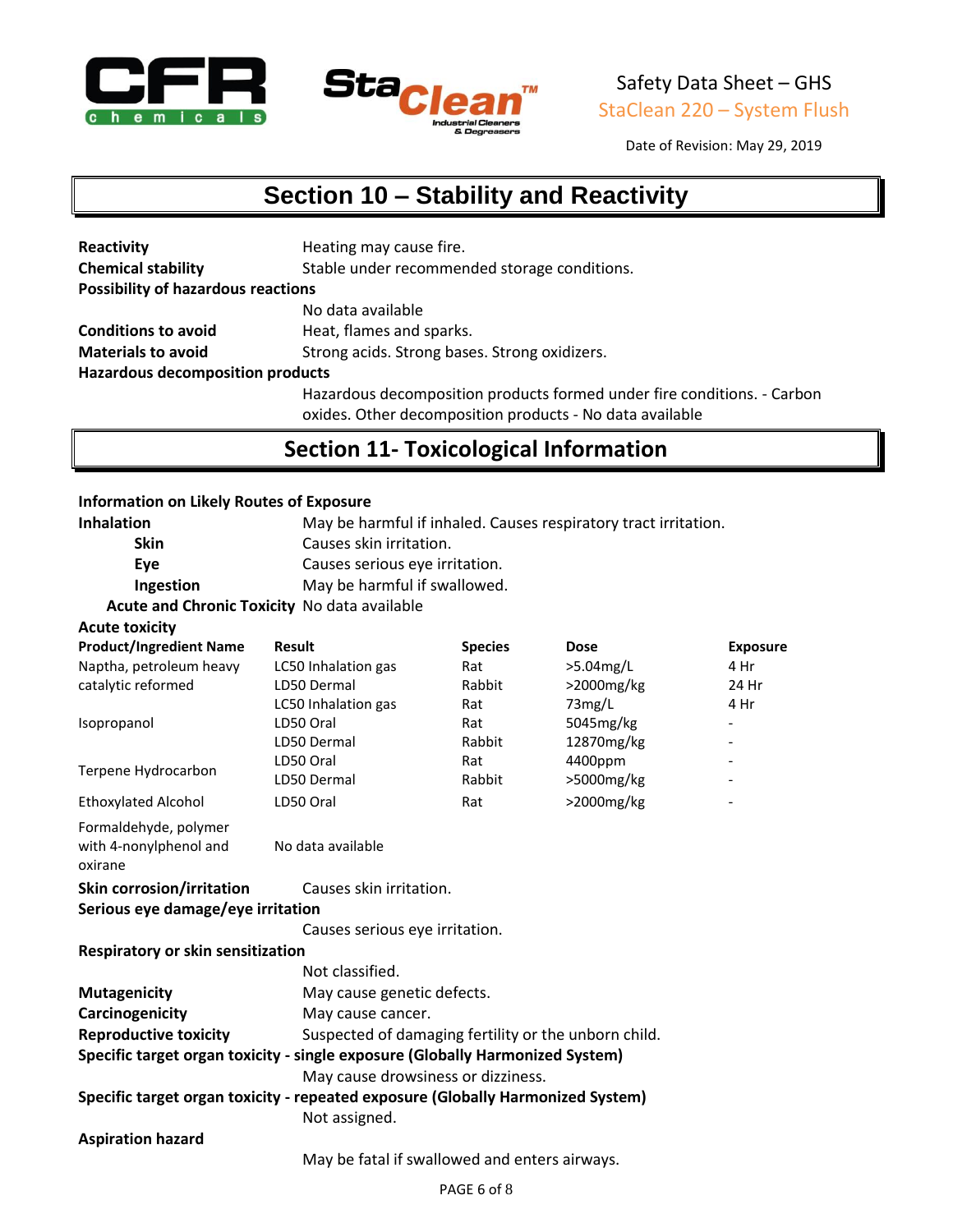



Date of Revision: May 29, 2019

#### **Delayed and Immediate Effects and also Chronic Effects from Short and Long Term Exposure**

| <b>Short Term Exposure</b>              |                                           |                    |
|-----------------------------------------|-------------------------------------------|--------------------|
|                                         | <b>Potential immediate Health Effects</b> | No data available. |
| <b>Potential Delayed Health Effects</b> |                                           | No data available. |
| <b>Long Term Exposure</b>               |                                           |                    |
|                                         | <b>Potential immediate Health Effects</b> | No data available. |
| <b>Potential Delayed Health Effects</b> |                                           | No data available. |
| <b>Potential Chronic Effects</b>        |                                           | No data available. |
| <b>Synergistic effects</b>              | No data available                         |                    |
|                                         |                                           |                    |

### **Section 12 – Ecological Information**

| Toxicity                                                                                                                                   |                                                                            |                                                         |                                                       |                 |
|--------------------------------------------------------------------------------------------------------------------------------------------|----------------------------------------------------------------------------|---------------------------------------------------------|-------------------------------------------------------|-----------------|
| <b>Product / Ingredient Name</b>                                                                                                           |                                                                            | <b>Result</b>                                           | <b>Species</b>                                        | <b>Exposure</b> |
| Naptha, petroleum heavy catalytic reformed                                                                                                 |                                                                            | Acute EC50-<br>11mg/L<br>Acute LC50                     | Pseudokirchneriella<br>subcaptata                     | 72 Hr           |
| Isopropanol                                                                                                                                |                                                                            | 9640mg/L<br>Acute EC50<br>5102mg/L                      | Fish - Pimephales promelas<br>Daphnia - Daphnia magna | 96 Hr<br>24 Hr  |
| Terpene Hydrocarbon                                                                                                                        |                                                                            | No data available                                       |                                                       |                 |
| Ethoxylated Alcohol                                                                                                                        |                                                                            | No data available                                       |                                                       |                 |
| Formaldehyde, polymer with 4-nonylphenol and<br>oxirane                                                                                    |                                                                            | No data available                                       |                                                       |                 |
| Persistence and degradability                                                                                                              |                                                                            |                                                         |                                                       |                 |
| Biodegradability<br><b>Bioaccumulative potential</b><br><b>Mobility in soil</b><br><b>PBT and vPvB assessment</b><br>Other adverse effects | No data available<br>No data available<br>No data available<br>None known. | May cause long-term adverse effects in the environment. |                                                       |                 |

## **Section 13 – Disposal Considerations**

| Product                       | This combustible material may be burned in a chemical incinerator equipped with<br>an afterburner and scrubber. Offer surplus and non-recyclable solutions to a<br>licensed disposal company. Contact a licensed professional waste disposal service<br>to dispose of this material. |
|-------------------------------|--------------------------------------------------------------------------------------------------------------------------------------------------------------------------------------------------------------------------------------------------------------------------------------|
| <b>Contaminated packaging</b> | Dispose of as unused product.                                                                                                                                                                                                                                                        |

### **Section 14 - Transportation Information**

CANADA Transportation of Dangerous Goods (TDG) **Shipping Name** UN1268, Petroleum Distillates, N.O.S., 3. PG III **Class** 3